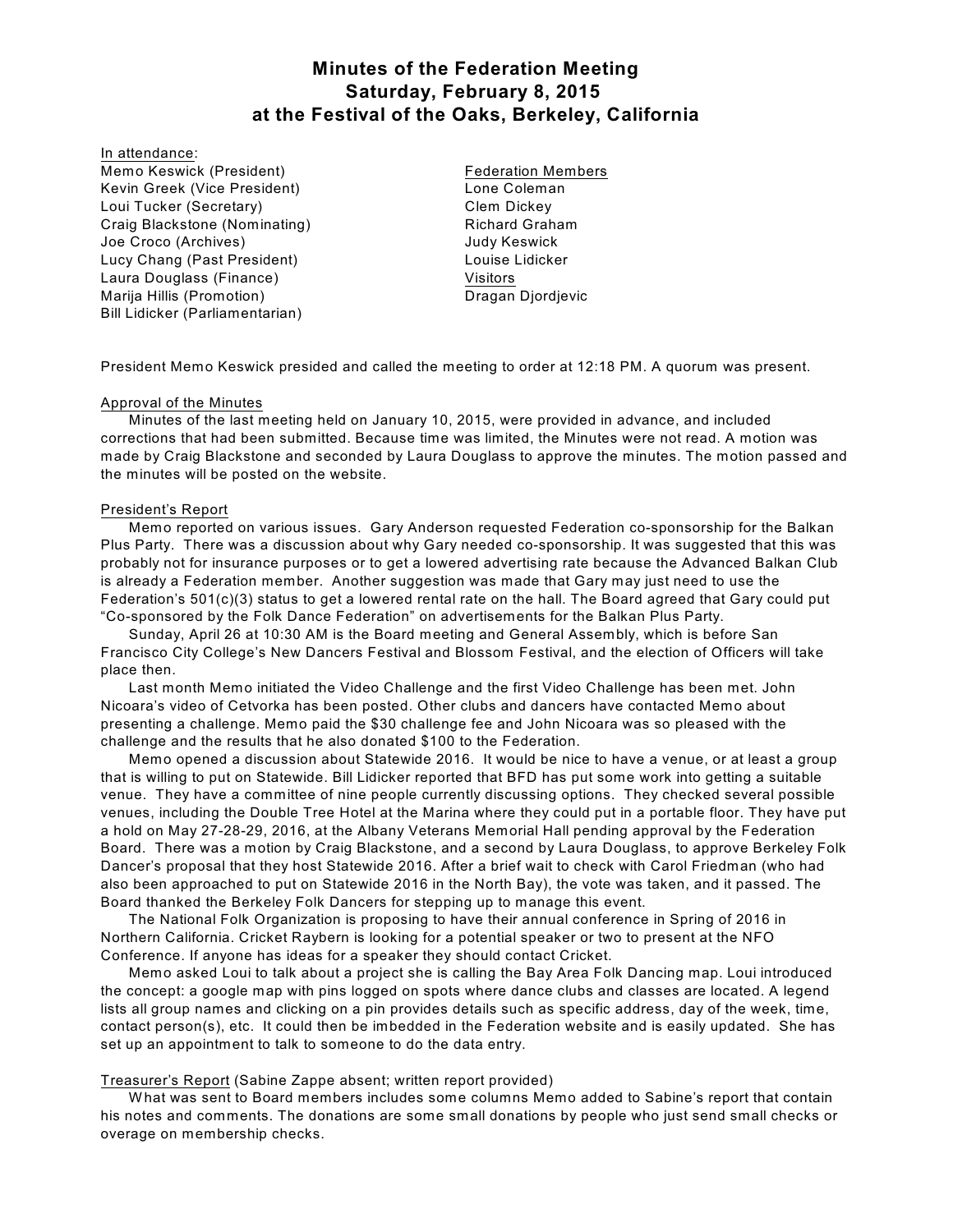Laura Douglass moved and Craig Blackstone seconded motion to accept the Treasurer's Report. The motion passed.

Finance (Laura Douglass present; no written report provided)

Laura will start working on the budget for 2015-2016 in March.

Past President (Lucy Chang present; no written report provided)

Lucy is focusing on the New Dancers Festivals. The latest one was in Chico. It was a new venue, and the weather was rainy, and only three new dancers appeared. On the plus side everyone enjoyed the event. The group will not be asking for reimbursement from the Federation.

Insurance Report (Ken Kaye absent; written report provided)

The Albany Dancers changed their venue and their name to East Bay Folk Dancers, and the group is now participating in the Federation's insurance program. No claims were reported.

Vice President (Kevin Greek present; written report provided)

Kevin's report shows the groups that will be participating in the Bay Area Dance W eek project he is managing. There was a great response to this project.

There was a question whether the Promotions Committee agreed to fund this project (pay for the fees), or will Federation be funding. Marija Hillis had not discussed this project with the Promotions Committee members, plans to do this week.

There was a discussion about which clubs and individuals want to be reimbursed, and whether Kevin wanted to be reimbursed. Kevin will donate the \$66 initial entrance fee for himself, but he would like to be reimbursed for the \$12 per club per event.

On a side note, the San Francisco City College group (SFCC) offered to provide lunch at the next meeting. If was agreed that if SFCC purchases the food, the Federation will reimburse the group. A motion was made by Lucy Chang, seconded by Bill Lidicker to reimburse the SFCC up to \$120 for lunch in conjunction with the next Board meeting at their Blossom Festival.

Institutes Committee (Denise Heenan absent; written report provided)

No comments were made.

Promotions (Marija Hillis present; no written report provided)

Someone recently approached Marija via email about obtaining a promotion grant. She directed them to the website to obtain the information that is required of an applicant. Marija plans to develop an actual application form to be filled in instead of having questions that applicants have to answer via a letter.

### Archives (Joe Croco present; no written report provided)

Joe reported that he was approached by Neil Moore, the son of John and Bunny Moore. The Moores were active in the Sierra Foothills area beginning in the 1950s. Neil has a couple of boxes of miscellaneous materials ranging from records to back issues of *Let's Dance!* magazines. Joe's plan is meet up with Neil at the up-coming Camellia Festival. It was suggested that this might make an interesting article for *Let's Dance!*

Gail Barton, a former dance teacher at San Francisco City College. She has hundreds of records, along with other dance-related materials. She is in Redwood City, and Joe plans to visit her to review the materials.

The Archives Committee was reminded that materials offered and accepted should not be then discarded if duplicative. The items should be brought to Federation events and offered to dancers.

Bylaws (Bill Lidicker present; no written report provided)

The final approved bylaws have been posted to the website.

*Let's Dance!* Editor (Gary Anderson absent; no written report provided)